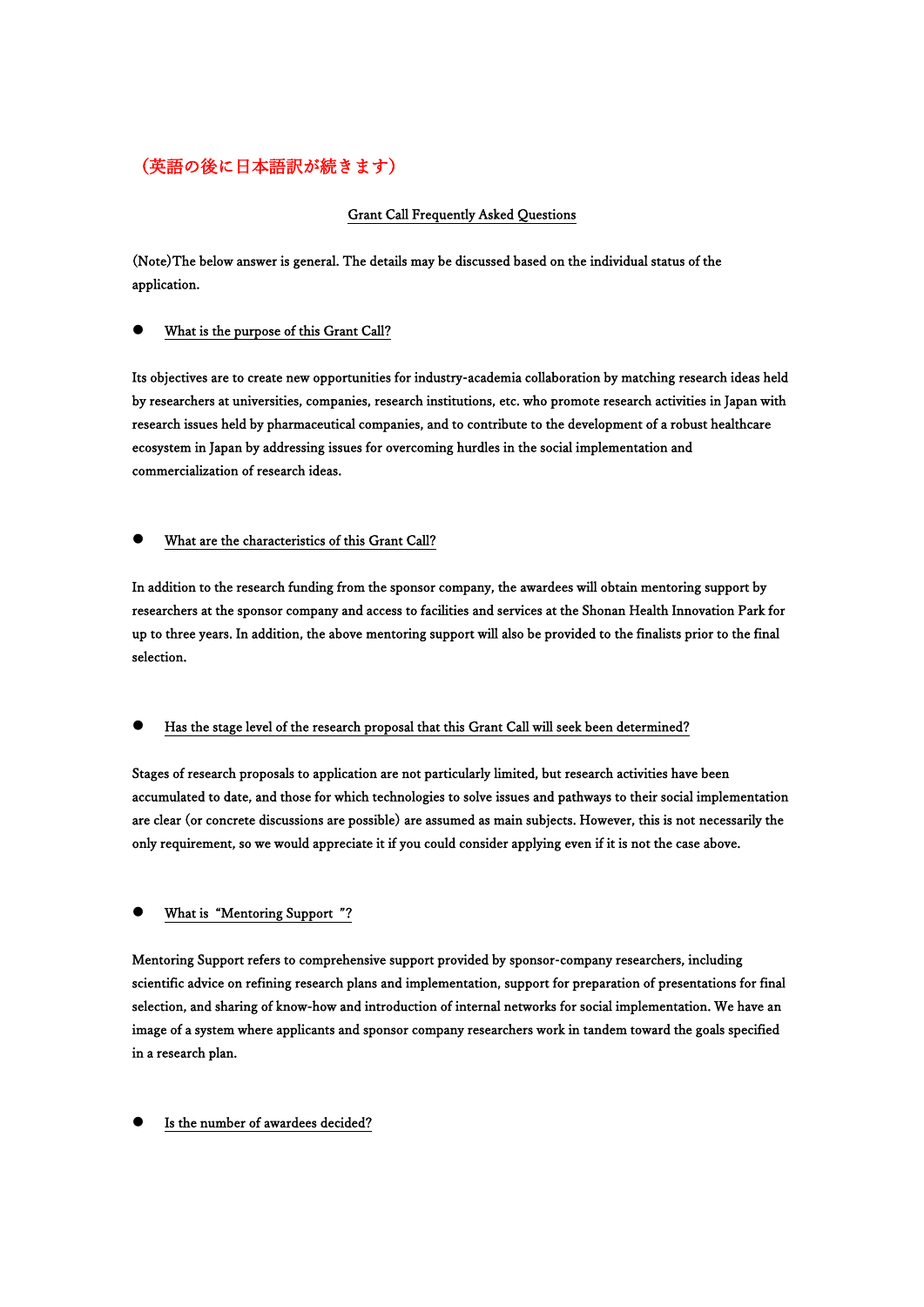The number of awardees has not been decided, and we will decide after strictly reviewing the proposals submitted. Please note in advance that the awardee may not be identified as a result.

## ⚫ Is the Application Form completed in English only?

Please fill out the Application Form in English. However, in the section of "Presentation Slide " in this Form, it is possible to submit Japanese slides as reference information in addition to English slides.

## ⚫ I have multiple ideas. Can all of these be submitted?

You can apply. In that case, please apply for each idea.

## ⚫ There are some unclear points in how to fill out the Application Form. Who should I ask?

Please contact the following contact points by e-mail.

Office of the Grant Call [incubation-program@shonan-ipark.com](mailto:incubation-program@shonan-ipark.com)

## ⚫ We are considering applying for an idea related to cancer. Do we need to select either Takeda or Janssen?

Yes. On the entry screen of the Application form, the applicant is asked to select "renal cell carcinoma " or" cell therapy for oncology " by Janssen or "oncology " by Takeda. At that time, the other company will also review an application that are not selected in the review of the first-reviewing company selected by the applicant.

### When attaching slides, are the contents and amount specified?

To the extent that the information is NOT confidential, we ask that the slides contain the following points. The approximate number of slides is 10 -20.

- ➢ Information on issues to be resolved, unmet medical needs, etc.
- ➢ Technical information behind the proposal: Advantages in comparison with existing technologies and competitive research, your own research results to date, status of patent applications, etc.
- ➢ Target achievement items in the 3-year research period, and experimental plans, major milestones, schedules, and budget plan to achieve them
- ➢ Investigator information (including joint researchers at other institutions)
- ⚫ Are there any restrictions on how the research fund can be used? Can I use it to hire research assistants or purchase equipment?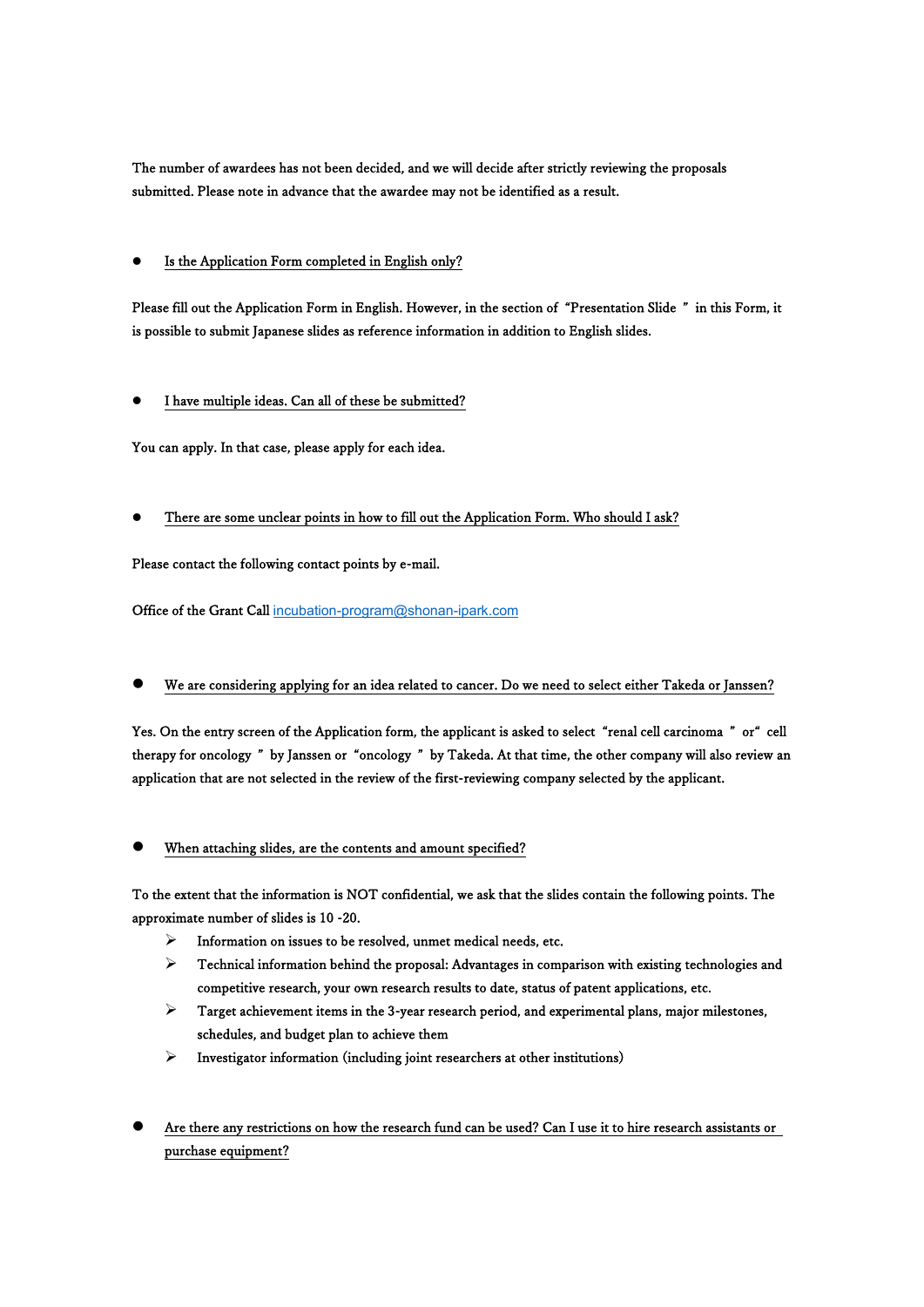The use of the research expenses shall be limited to those deemed necessary for the implementation of the research plan agreed in advance with the sponsor company. If agreed with the sponsor company, there is no problem with using the research expenses to hire research assistants or outsource the study to an external CRO. We would like to individually discuss the necessity of equipment purchase and handling of equipment after purchase.

## ⚫ If the applicant's university or research institution has indirect costs, will those costs be applied?

In light of the purpose of this project, we hope to use the provided funds as research expenses as much as possible. The funds to be provided are up to 10 million yen per year as a model case, and we would like you to understand that this includes indirect expenses. If your university or research institution has some guidance about indirect expenses, we would like you to prepare and submit a research plan taking into account such expenses.

### Is it possible to receive research assets (e.g., tool compound, data, etc.) from the sponsor company?

We will consider it by the sponsor company as case-by-case basis after individually proposing it. If it is determined that it can be provided, we may propose individual conditions for handling of research results, etc. based on contributions from the sponsor company.

## ⚫ What kind of support will Shonan iPark provide to grant winners?

Research space (laboratory space and office desks) in the Shonan Health Innovation Park will be leased, if necessary, for up to three years at no cost to the awardee. The laboratory is equipped with specifications for general synthetic and biology experiments, and various shared equipment can be used free of charge. The space provided as free of charge will be for one person for each research team (for either one biology or chemistry researcher). If you wish to conduct an animal experiment, the rent will be free, but the actual cost for animal maintenance will be paid.

You can also use Shonan iPark's planned and operated services, e.g., science mentoring by researchers conducted with tenant companies, regulatory consultations, intellectual property consultations, etc.

## ⚫ We would like to use special laboratory equipment and facilities. Is it possible to conduct such an experiment at Shonan iPark?

We would like to hear your request individually. Please contact the following contact. Email address: [incubation-program@shonan-ipark.com](mailto:incubation-program@shonan-ipark.com)

### Is use of Shonan iPark mandatory for application?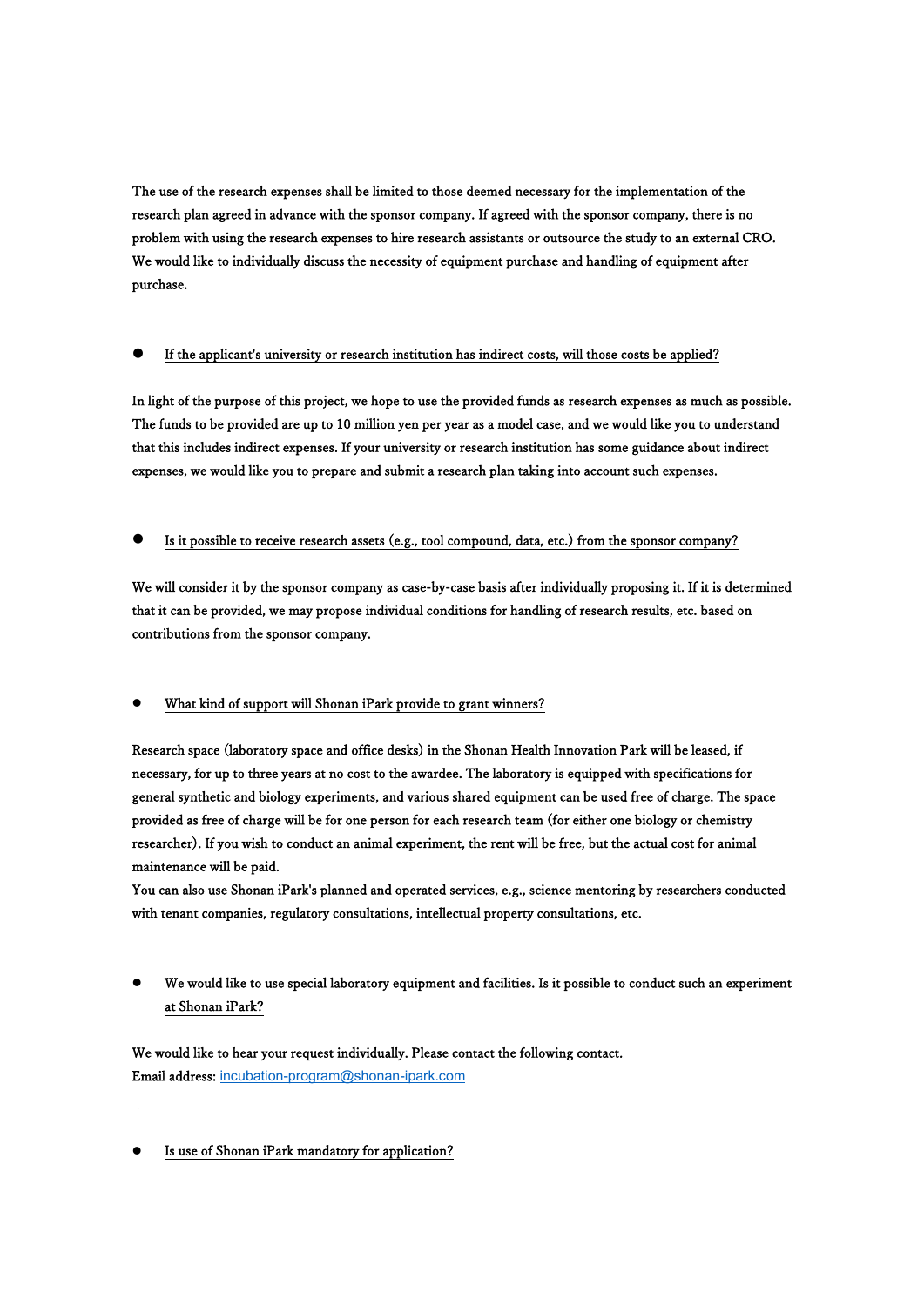Admission to Shonan iPark is not a prerequisite. However, even if you do not move in, please kindly cooperate with the following activity.

- ⚫ Join Shonan iPark regular membership (at no cost)
- ⚫ Research presentations at science seminars, etc. (approximately once a year)

### ⚫ What happens if the study does not progress as planned?

This is contingent on the research plan being agreed upon between the awardee and the sponsor (Takeda or Janssen Pharmaceutical). If there is a significant gap between the research plan and actual progress, we may ask you to discuss changes in the plan or termination of the collaboration during the term of the contract with the sponsor.

⚫ Image of 3 years later (after completion of the research period)

Upon expiration of the research term of the collaborative research agreement, the collaboration under this Grant Call will terminate. However, if any useful results are generated from this collaboration, we will separately make proposals and consult with the sponsor (Takeda Pharmaceutical or Janssen Pharmaceutical) on the possibility of conducting further collaborations.

### ⚫ How do you handle research results?

We assume that data and inventions, etc. subject to intellectual property rights which will be obtained as research results will belong solely to the awardee, and that the awardee and the sponsor company (Takeda Pharmaceutical Company or Janssen Biotech Inc.) can use the research results generated by the grant at free of charge after both parties discuss and agree to use them (the sponsor company will use them non-exclusively). After the end of the grant period, if the sponsor company wishes to do so, the sponsor company will have a right for a negotiation period during which the sponsor company will first discuss an exclusive license regarding the research results with the awardee.

In addition to the above, the details of handling of research results will be communicated to the awardee after the final selection by presenting a draft agreement (joint research agreement) from the sponsor company, separately. In doing so, please note that depending on the individual contents of the application, we may propose the handling of research results partially different from the above.

### ⚫ Is it possible to present research results at academic conferences or in journals?

If you wish to publish research results obtained from this project, please consult with the sponsor company in advance.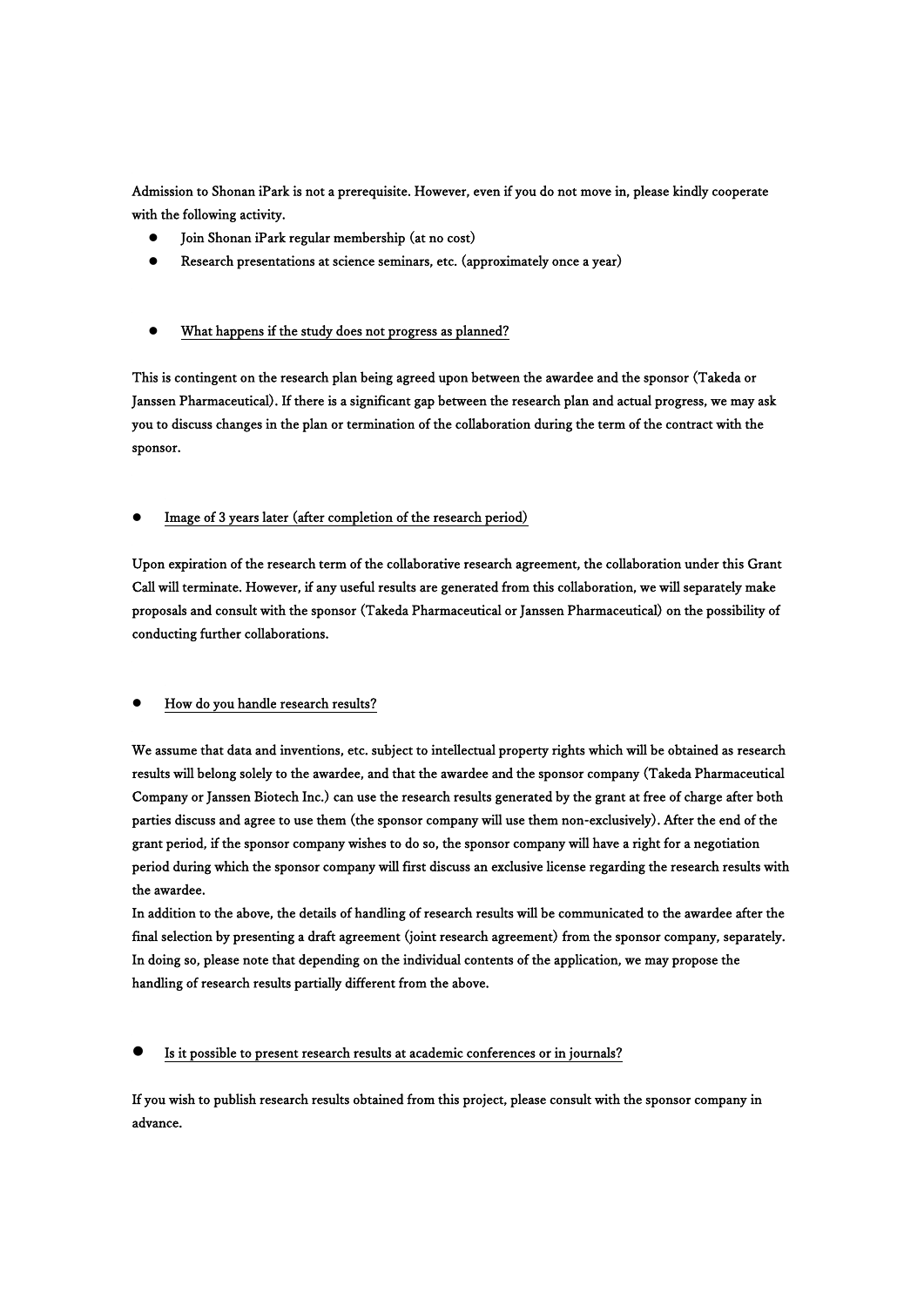⚫ If joint researches are already being conducted with other companies etc. regarding the applications submitted to this Grant Call, can such applications be accepted?

We will discuss this matter on a case-by-case basis after receiving the details. If it can be judged that the sponsor company's rights to the results generated by this Grant Call (see the preceding paragraph) can be secured, it may be adopted.

## ⚫ We submitted the same proposal for other grant programs. What will happen if it is adopted there?

If the proposal is adopted in a program other than this Grant Call, it will be excluded from the applications for this Grant Call.

End of English Document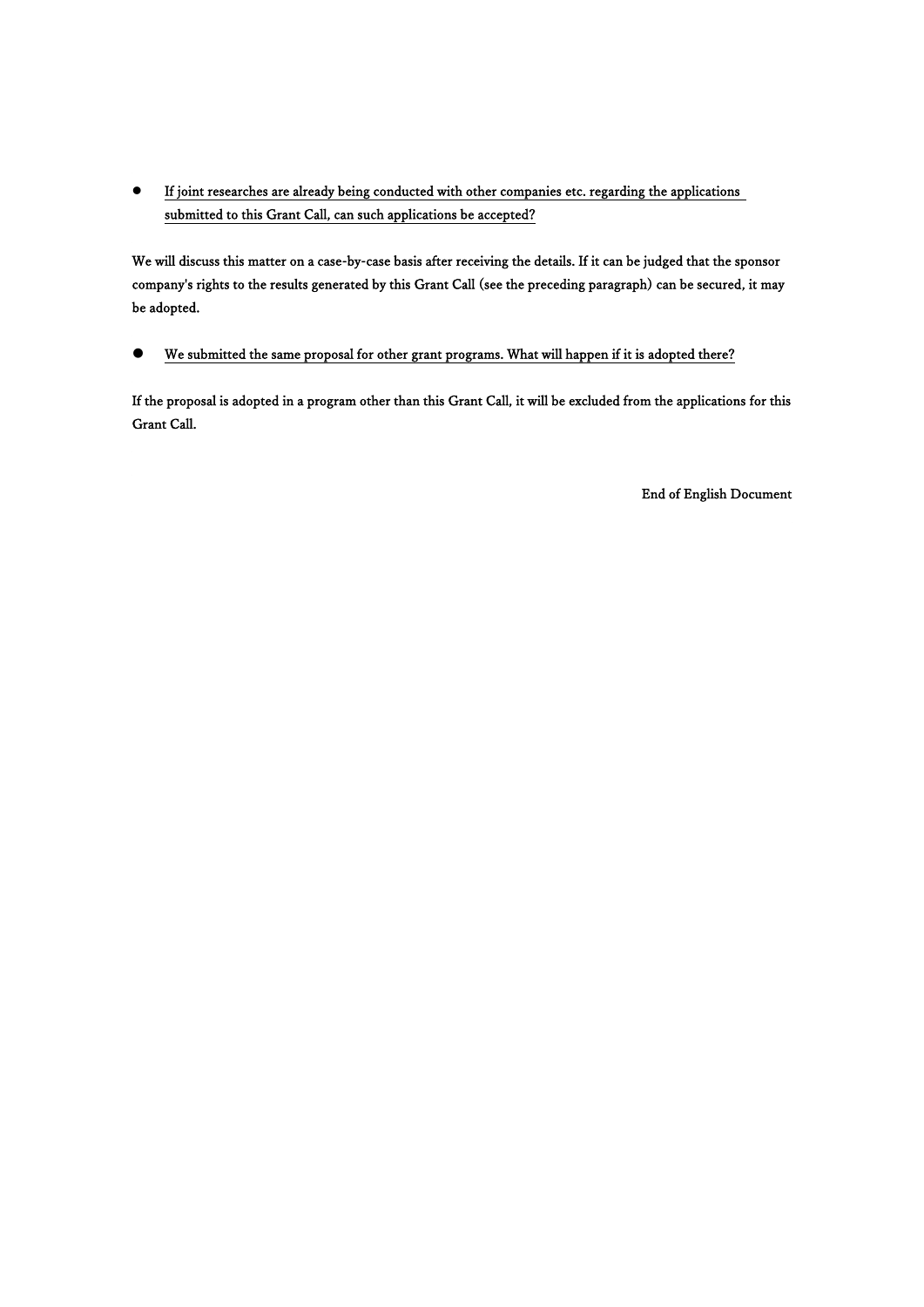### 本公募に関するよくあるご質問

(註)下記回答は一般的なものです。応募案件の個別の状況を踏まえて詳細を協議させていただく場合がござ います。

● 本公募事業の目的は何ですか?

日本で研究活動を推進する大学、企業、研究機関等の研究者がお持ちの研究アイディアと 製薬企業が有する研究課題とのマッチングを行い新たな産学連携の機会を創出すること、 および、研究アイディアの社会実装化・事業化に至るハードルを越えるための課題解決に 取り組むことで日本における強固なヘルスケアエコシステムの発展に貢献すること、を目 的としています。

### ● 本公募事業の特徴は何ですか?

助成獲得者には、スポンサー企業からの研究資金提供のみならず、当該企業の研究者によ るメンタリングサポートや、湘南ヘルスイノベーションパークの施設・サービス利用権が 最大 3 年間にわたり付与されることが主な特徴です。また、上記メンタリングサポート は、一次選考の通過者に対しても最終選考に先立って提供する予定です。

#### ● 本公募事業が求める研究提案のステージ・レベルは決まっていますか?

応募対象となる研究のステージは特に限定しておりませんが、これまでに研究活動の蓄積 があり、課題を解決するための技術やその社会実装への道筋について明確(あるいは具体 的な議論が可能)なものを主な対象として想定しております。ただし、必ずしもこれに限 るものではございませんので、上記以外であっても応募を奮ってご検討いただけますと幸 いです。

⚫ 「メンタリングサポート」とは何ですか?

メンタリングサポートは、スポンサー企業の研究者による、研究計画の精緻化や研究実行 にわたるサイエンス面からのアドバイス、最終選考に向けたプレゼンテーション準備のサ ポート、社会実装化に向けたノウハウの共有や社内ネットワーク紹介などの総合的なサ ポートを指します。研究計画で定めた目標に向けて、応募者とスポンサー企業研究者とが 二人三脚で進む体制をイメージしています。

● 採択される数は決まっていますか?

採択数は決まっておらず、応募いただいたご提案を厳正に審査させていただいたうえで決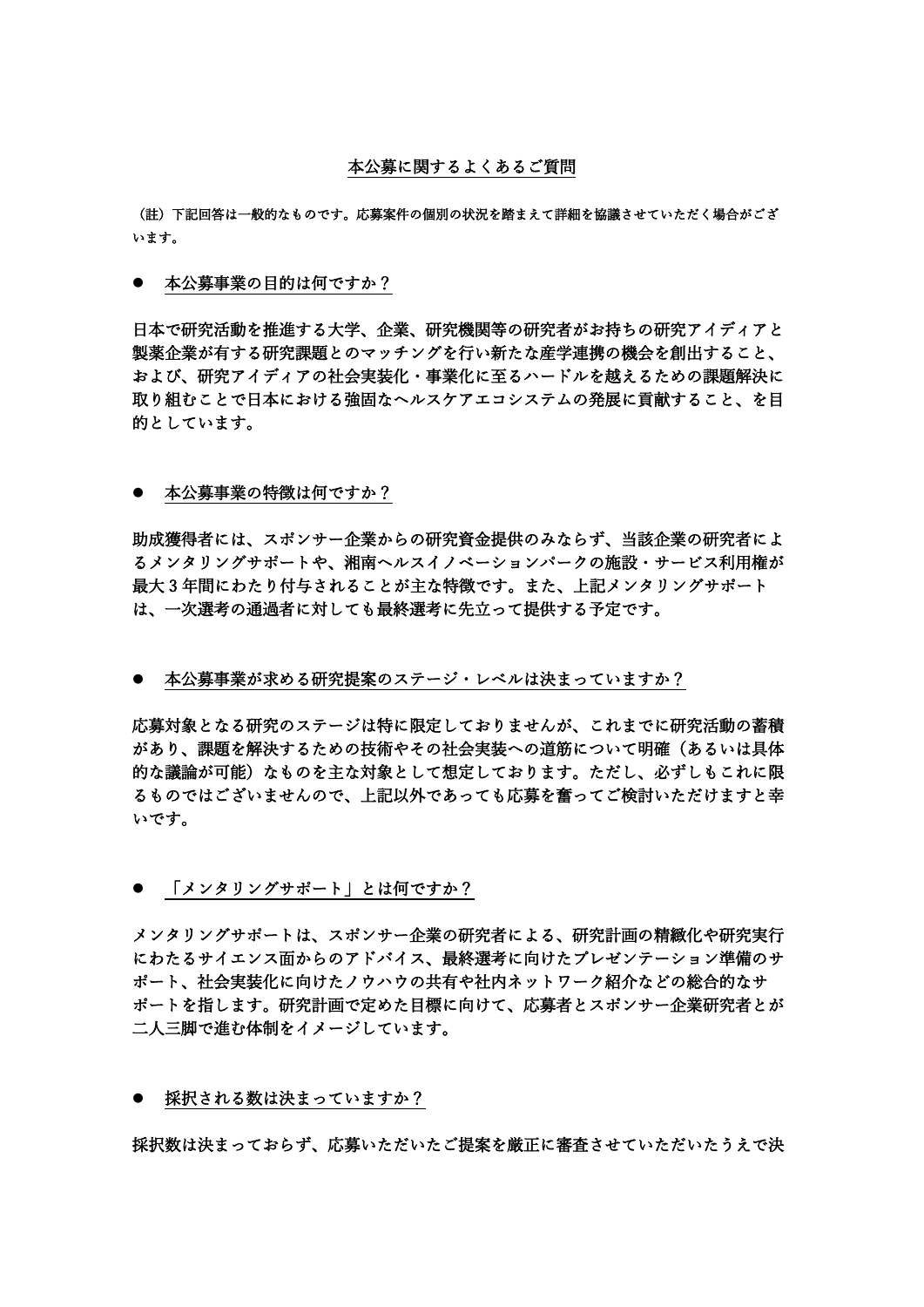定致します。結果として、採択無しとなる可能性もあり得ること、予めご了承いただきた く存じます。

⚫ Application Form への記載は英語のみでしょうか。

Application Form への記載は英語でお願いいたします。但し、本 Form 内の"Presentation Slide"の項目では、英 語スライドに加えて、参考情報としての日本語スライドを提出いただくことも可能です。

● 複数のアイデアを持っています。これら全てを応募できますか。

応募可能です。その際はアイデア毎に応募ください。

● Application Form の記載方法で不明な箇所があります。誰に聞けばよいですか。

下記の窓口に e メールでご連絡ください。

公募事務局:[incubation-program@shonan-ipark.com](mailto:incubation-program@shonan-ipark.com)

⚫ 癌に関連するアィディアを応募することを検討していますが、武田薬品、ヤンセンの どちらかに決めて応募する必要がありますか?

はい。Application form の入力画面で、ヤンセンの「renal cell carcinoma」「cell therapy for oncology」もしくは武田薬品の「oncology」を応募者ご自身で選んでいただきます。そ の際、応募を受け付けた企業の一次審査で採択がなされなかった案件について、他方の企 業でも審査を行うプロセスを予定しております。

● スライドを添付する場合、内容や分量に指定はありますか。

スライドには、非機密情報の範囲で、以下を含んでいただくようお願い致します。スライ ド枚数の目安は 10-20 枚です。

- ➢ 解決したい課題やアンメットメディカルニーズ等についての情報
- ➢ ご提案の背景にある技術情報:既存技術や競合研究との比較における優位性、こ れまでのご自身の研究成果、特許出願の状況等
- ➢ 3 年間の研究期間において目標とする達成項目とそこに至るまでの実験計画・主 なマイルストーン・スケジュール・予算案
- ➢ 研究者情報(他施設の共同研究者含む)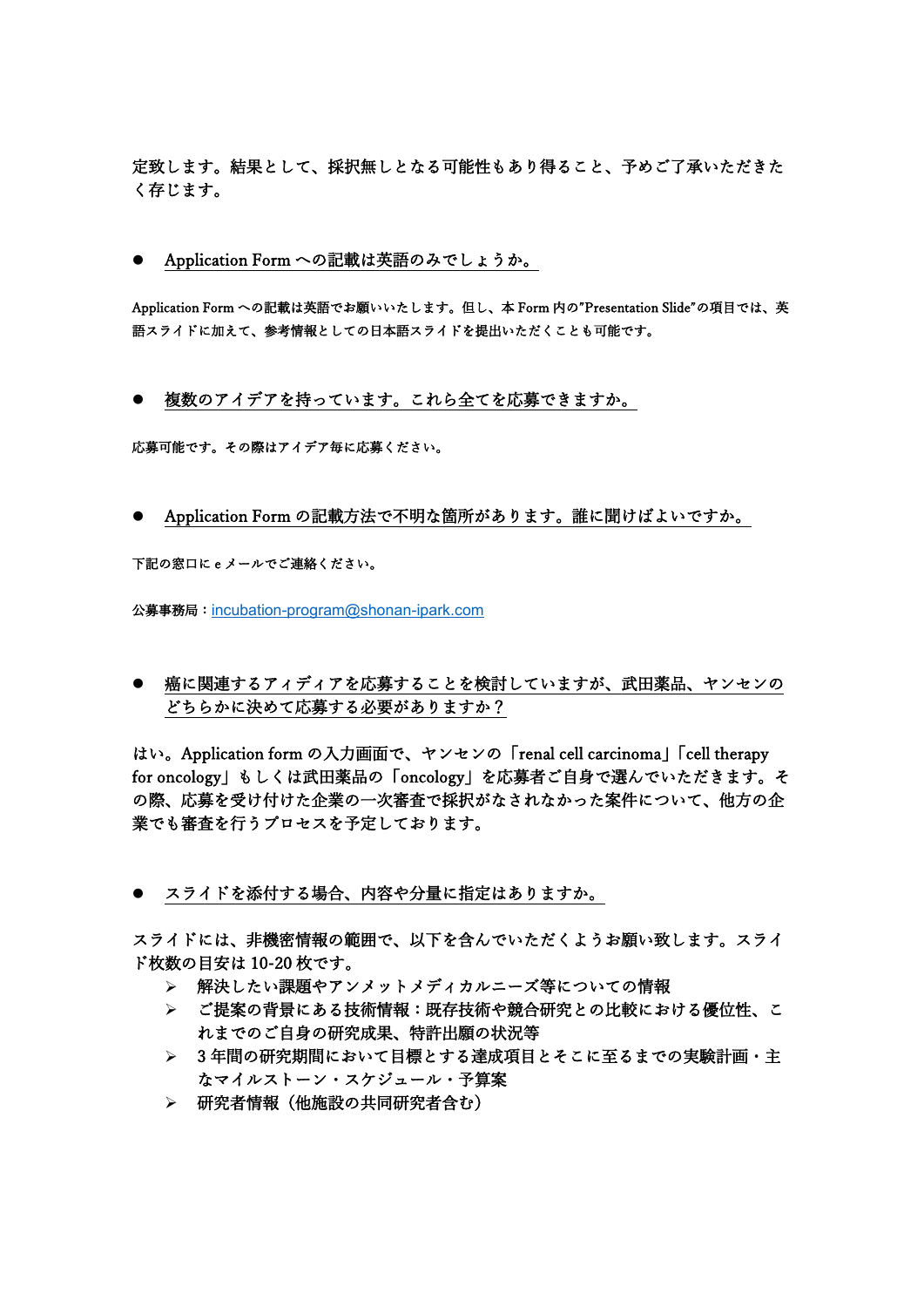● 研究費の使途に制限はありますか。研究補助員の採用や機器購入に使用して良いです か。

研究費の使途は、スポンサー企業との間で予め合意された研究計画の実施に必要と認めら れるものに限ります。その前提のもとで、研究補助員の採用や外部 CRO への試験委託に 研究費を使っていただくことは問題ございません。機器購入はその必要性や購入後の機器 の取扱いについて、個別にご相談させていただければと存じます。

⚫ 応募者の所属大学、研究機関で間接経費の定めがある場合、その規定を適用すること になりますか。

本事業の目的に照らし、可能な限り研究費として提供資金が使われることを希望しており ます。提供資金は一年あたり最大 1,000 万円をモデルケースとしており、ここには間接経 費も含むことでご理解を頂きたく存じます。もしご所属の大学、研究機関で間接経費の定 めがある場合は、それを織り込んだうえで研究計画を作成、ご提出いただければと存じま す。

● スポンサー企業から研究資産(例えば、ツール化合物やデータなど)の提供を受ける ことは可能ですか

個別にご提案いただいたうえで、スポンサー企業で検討致します。提供可能と判断された 場合、スポンサー企業からの貢献を踏まえ、研究成果の取扱いなどについて、個別の条件 をご提案させていただく場合がございます。

⚫ 助成獲得者に対し、湘南アイパークから提供されるサポート内容について教えてくだ さい。

助成獲得者には、必要に応じて湘南ヘルスイノベーションパークの研究スペース(ラボスペースおよびオフィ スデスク)を最大三年間、賃料は無償で貸与いたします。ラボは一般的な合成実験、薬理実験が可能なスペッ クを備えており、様々な共有機器も無償でご利用可能です。賃料無償として提供されるスペースは各研究課題 につき 1 名分となります(薬理研究者・合成研究者のいずれか 1 名分)。動物実験をご希望される場合も賃料は無 償となりますが、動物維持管理のための実費をお支払いいただきます。 また、アイパークが企画運営しております、テナント企業所属の研究者によるサイエンスメンタリング、薬事

相談、知財相談などもご活用いただけます。

⚫ 特殊な実験機器、設備を使用したいと考えています。湘南アイパークでそのような実 験を実施可能でしょうか。

個別にお伺いできればと存じます。下記窓口までご連絡いただけますと幸いです。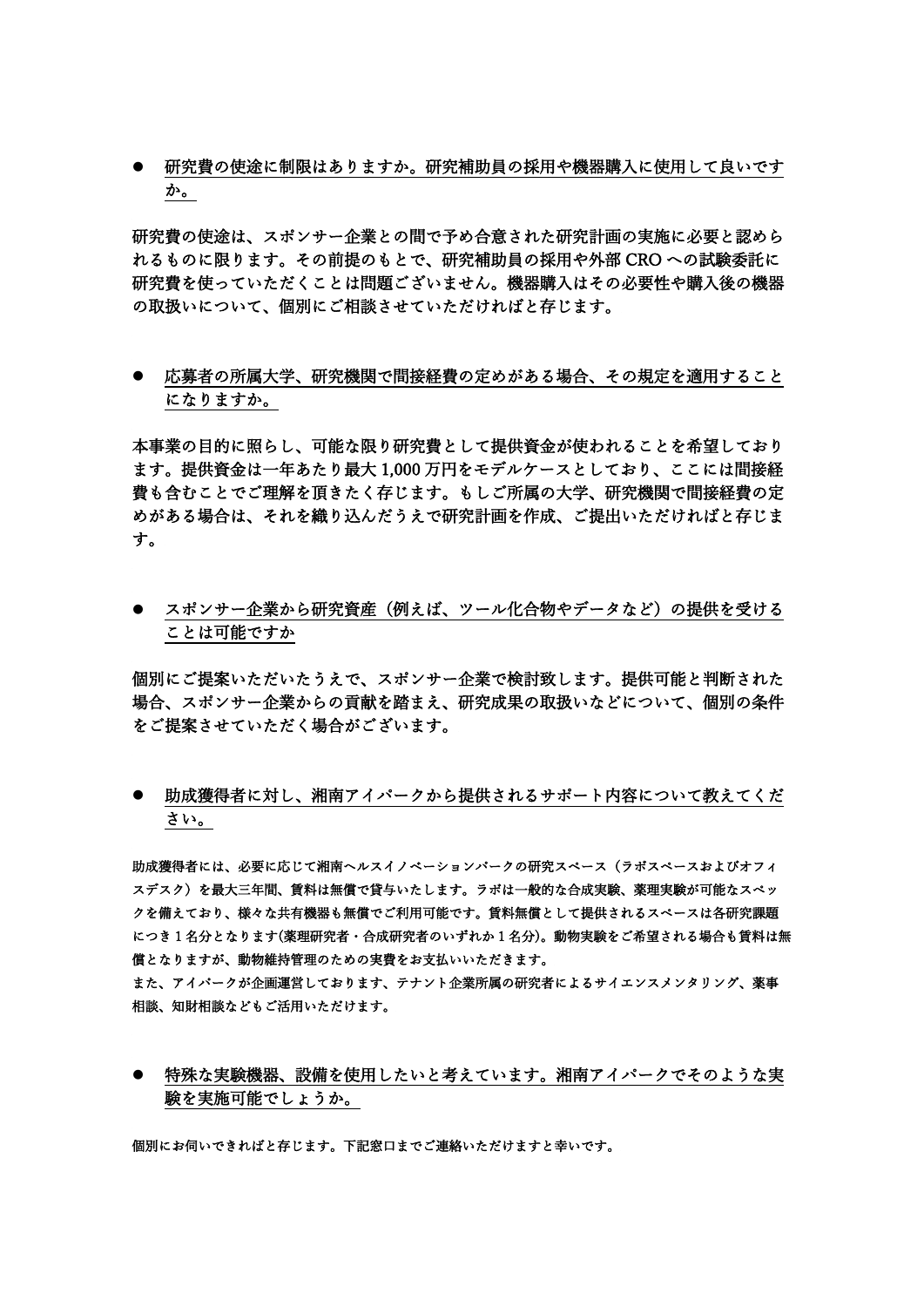email アドレス: [incubation-program@shonan-ipark.com](mailto:incubation-program@shonan-ipark.com)

### ● 湘南アイパークへの入居が応募の条件となるのでしょうか?

湘南アイパークへの入居は必須条件ではございません。但し、入居しない場合であっても下記の実施にご協力 をお願いいたします。

- 湘南アイパークメンバーシップへの加入 (無償)
- サイエンスセミナー等での研究発表 (年1回程度)
- 研究計画どおりに進捗しなかった場合はどうなりますか。

助成獲得者とスポンサー企業(武田薬品またはヤンセンファーマ)との間で合意された研究計画を進めていた だくことが前提となります。研究計画と実際の進捗に大きな乖離がある場合は、計画変更や契約期間中での提 携終了についてスポンサー企業との協議をお願いする場合がございます。

### ● 3年後(研究期間終了後)のイメージについて

最終選考後に締結する共同研究契約における研究期間の満了をもって、本事業に基づく提携関係は終了しま す。ただし、本提携から有用な成果が生まれた場合には、スポンサー企業(武田薬品またはヤンセンファー マ)と更なる提携を実施する可能性や、実用化に向けた施策について、別途ご提案・ご相談させていただきま す。

### ● 研究成果の取り扱いについて教えてください。

研究の成果としてのデータや知的財産権の対象となる発明等は、助成獲得者に単独に帰属すること、助成獲得 者とスポンサー企業(武田薬品工業またはヤンセンファーマ)は、双方協議の結果、当助成により生じる当該 研究成果を使用する場合には、各々無償で使用できること(スポンサー企業は非独占的に使用すること)を前 提としています。また、助成期間終了後、スポンサー企業が希望する場合には、当該企業への独占的実施許諾 について優先的に協議する期間を設けさせていただきます。

上記の他、研究成果の取扱いに関する詳細は、最終選考後に別途契約(共同研究契約)案を提示のうえでご案 内致します。その際、応募案件の個別の内容に応じ、上記と一部異なる研究成果の取り扱いをご提案する可能 性があることをご承知おき下さい。

### ● 研究成果の学会・論文での発表は可能ですか

本事業から得られた研究成果の公表を希望する場合、共同研究契約を締結するスポンサー 企業と協議をお願い致します。